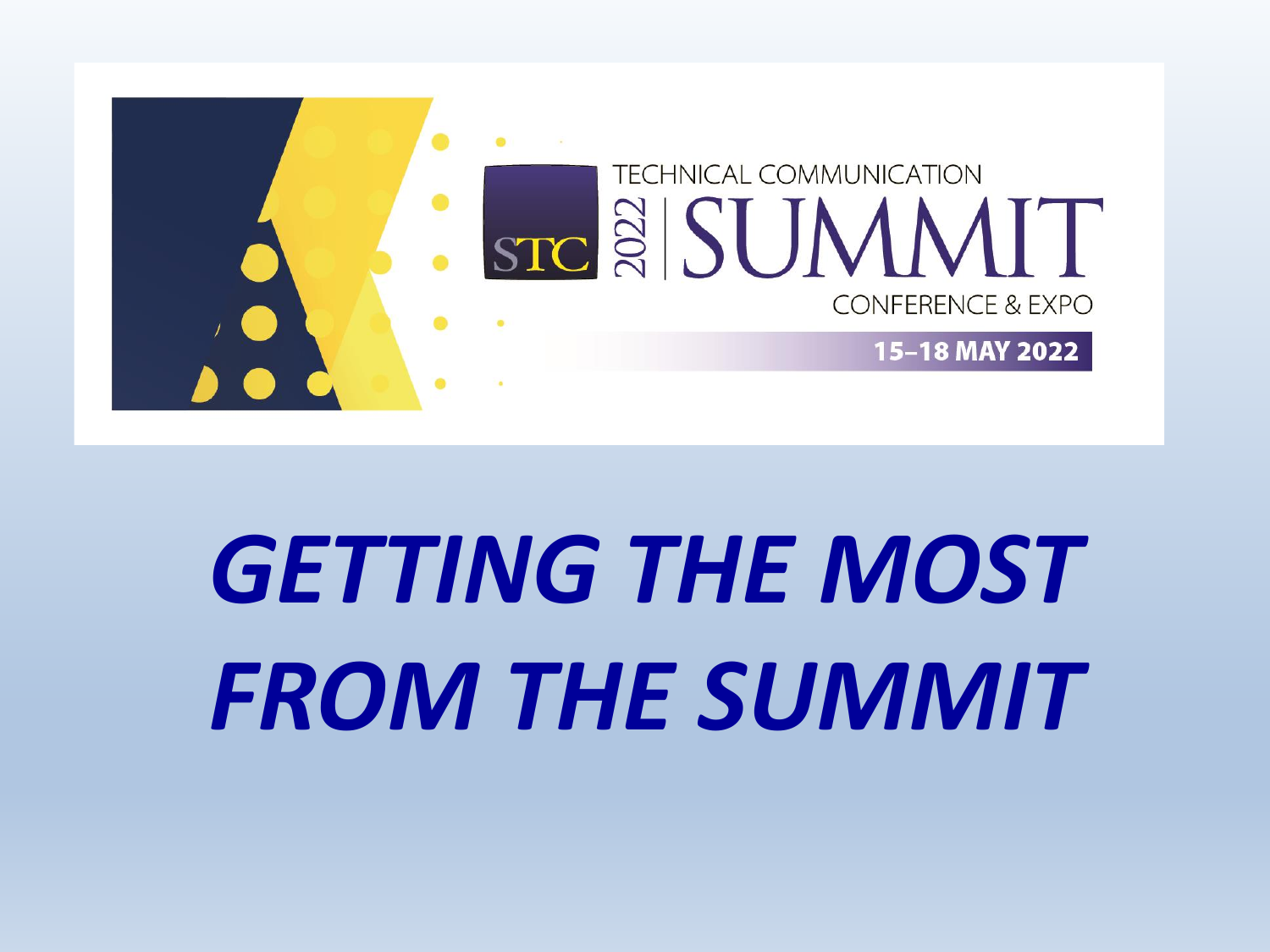*Thank you for registering for STC's Technical Communication Summit.* 

*The Summit offers all kinds of education, along with the opportunity to meet other people who "speak your language."* 

*Please take a few minutes to review these slides so that you can get the most from your first experience at the Summit*.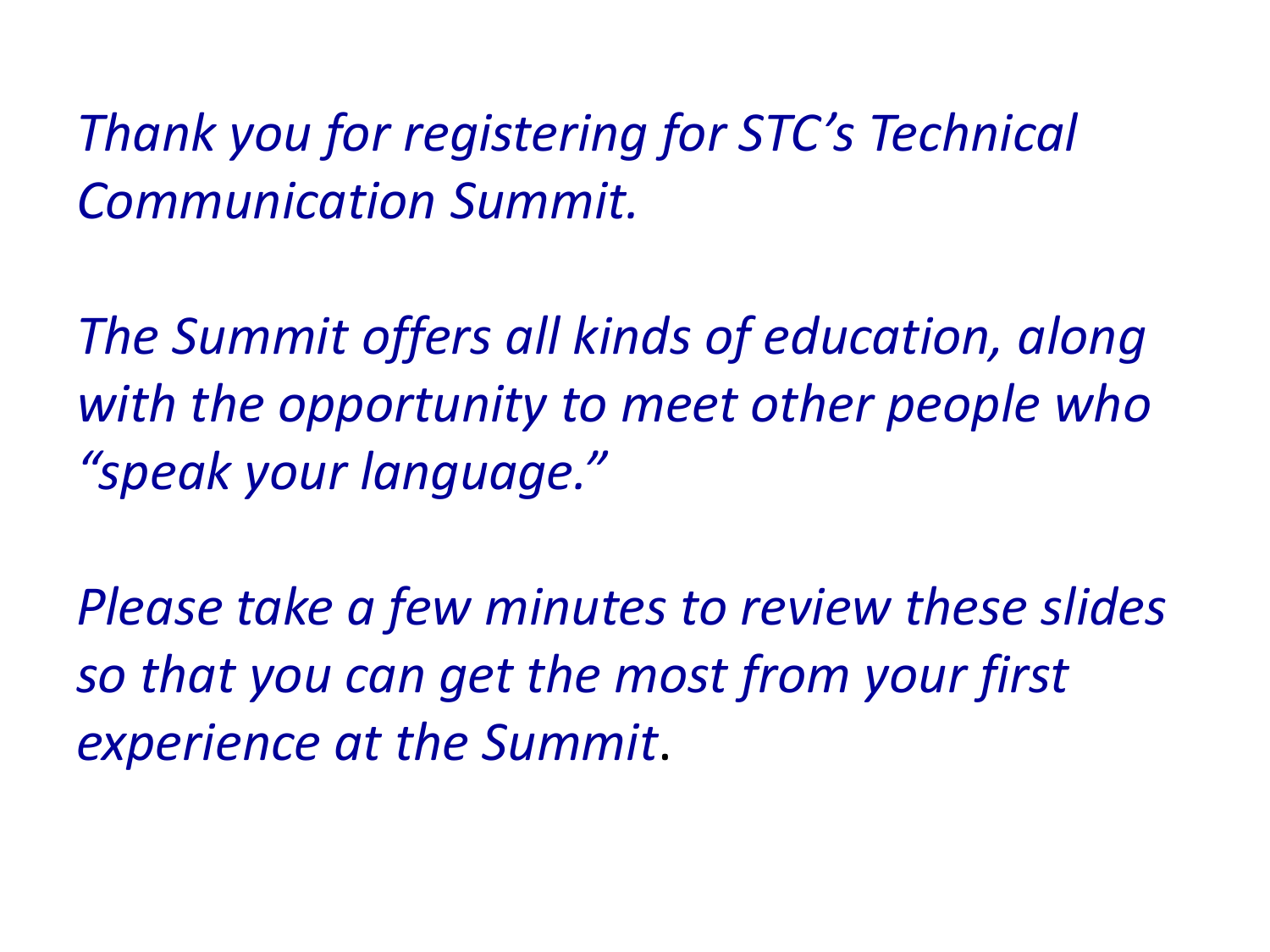# Tip #1: Plan a daily schedule

- Use the program to select a first choice session for each time slot.
- Select a second choice session for each time slot. Your first choice may not be what you expected. It's o.k. to leave a session.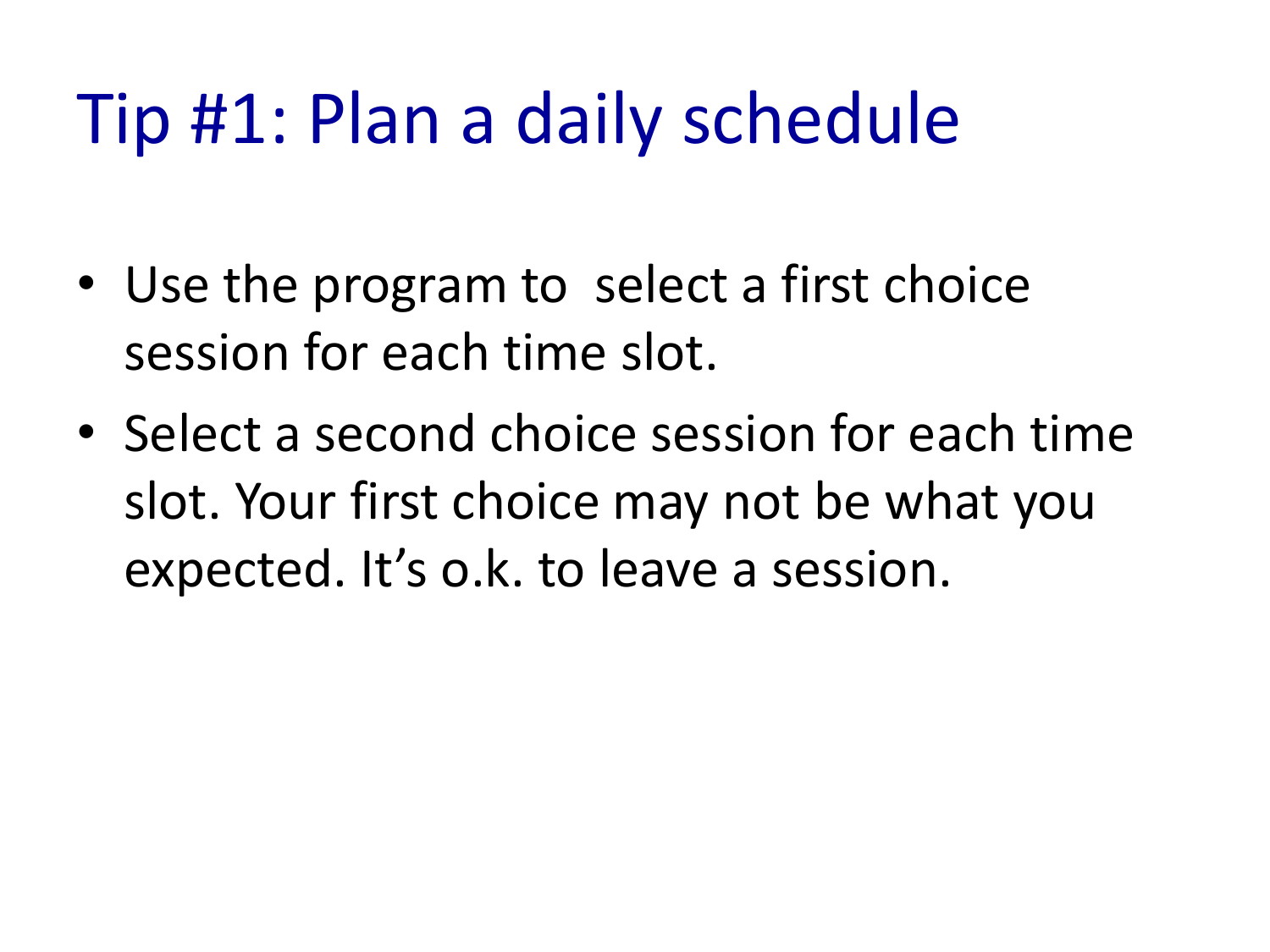### Tip #2: Take advantage of "resources"

- Stay at the Hyatt Regency O'Hare to be close to the action all day! (*STC's room block closes on 15 April*.)
- Visit with the exhibitors in the Expo Hall.
- Introduce yourself to speakers you really like. They'll appreciate the positive feedback!
- Use the conference app. It is an excellent source of information.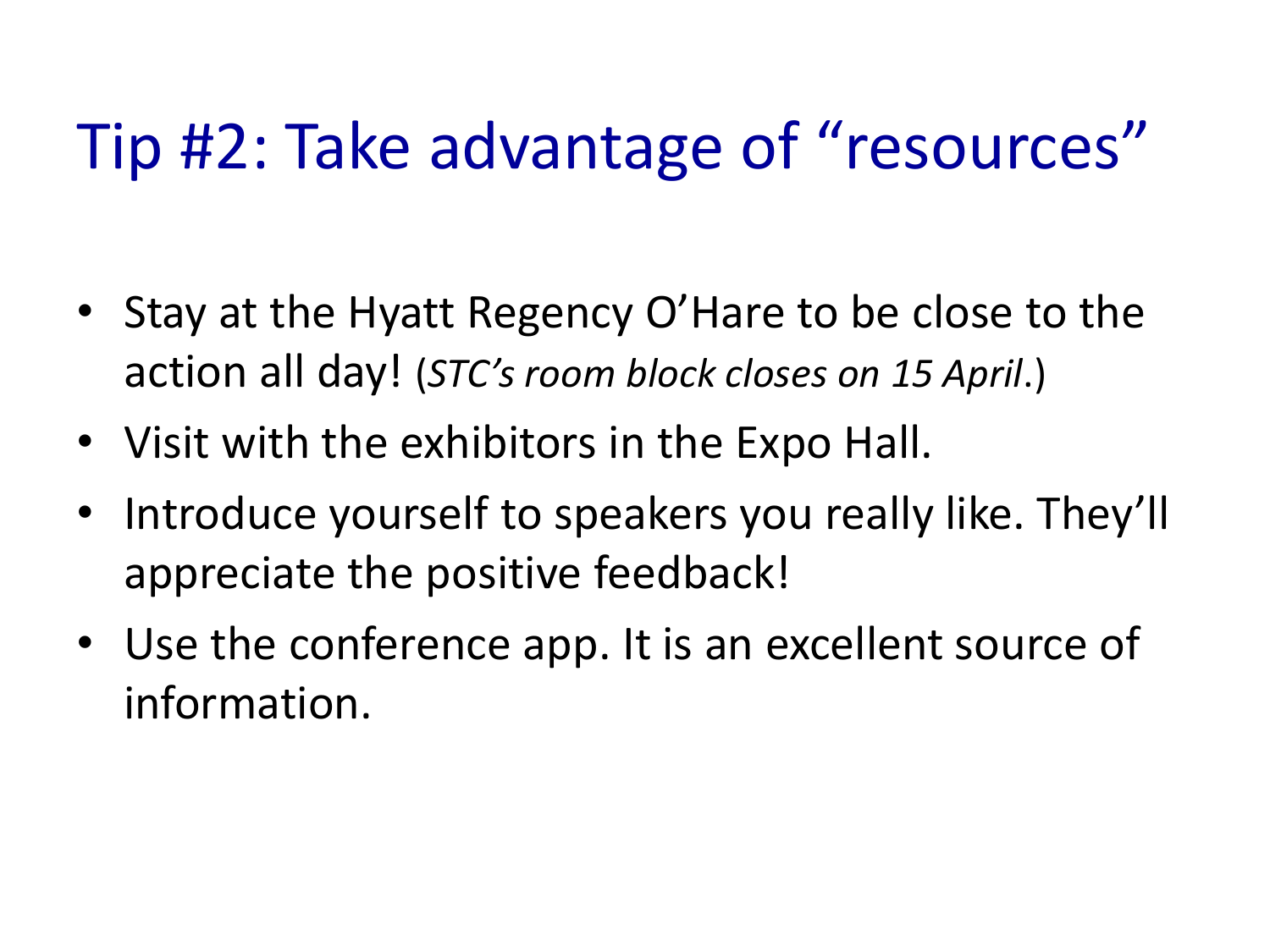### Tip #3: Network-Everyone is doing it!

Networking starters…..

- Hi! I'm (your name) from (city, state, country). Where are you from?
- This is the first time I've been to the Summit how about you?
- I'm really looking forward to (session/presenter). What else do you recommend?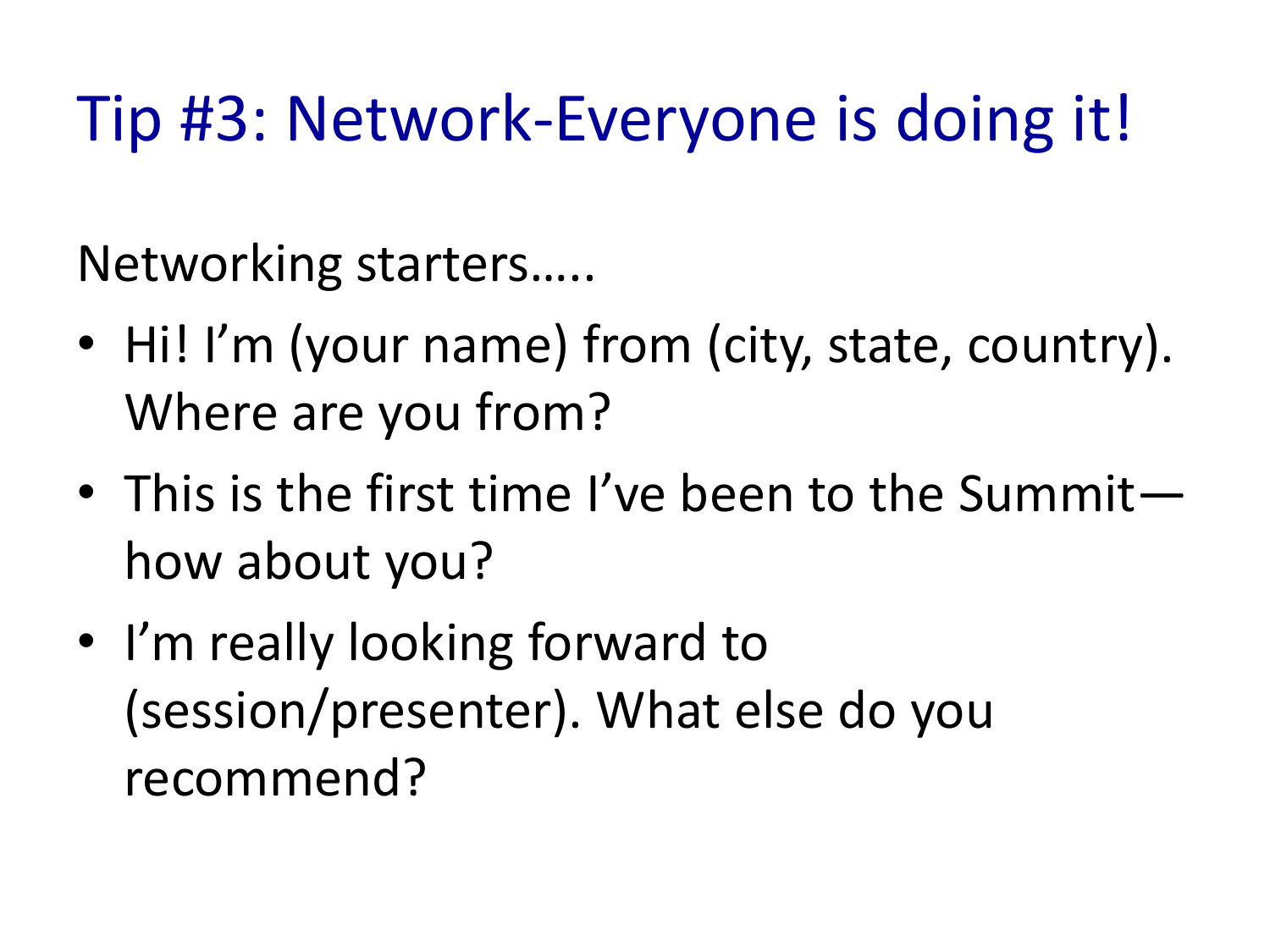### Recognize yourself. Wear ribbons! *Ribbons available in the Summit registration area.*



#### Pick Up Your 1st Time Attendee Ribbon.

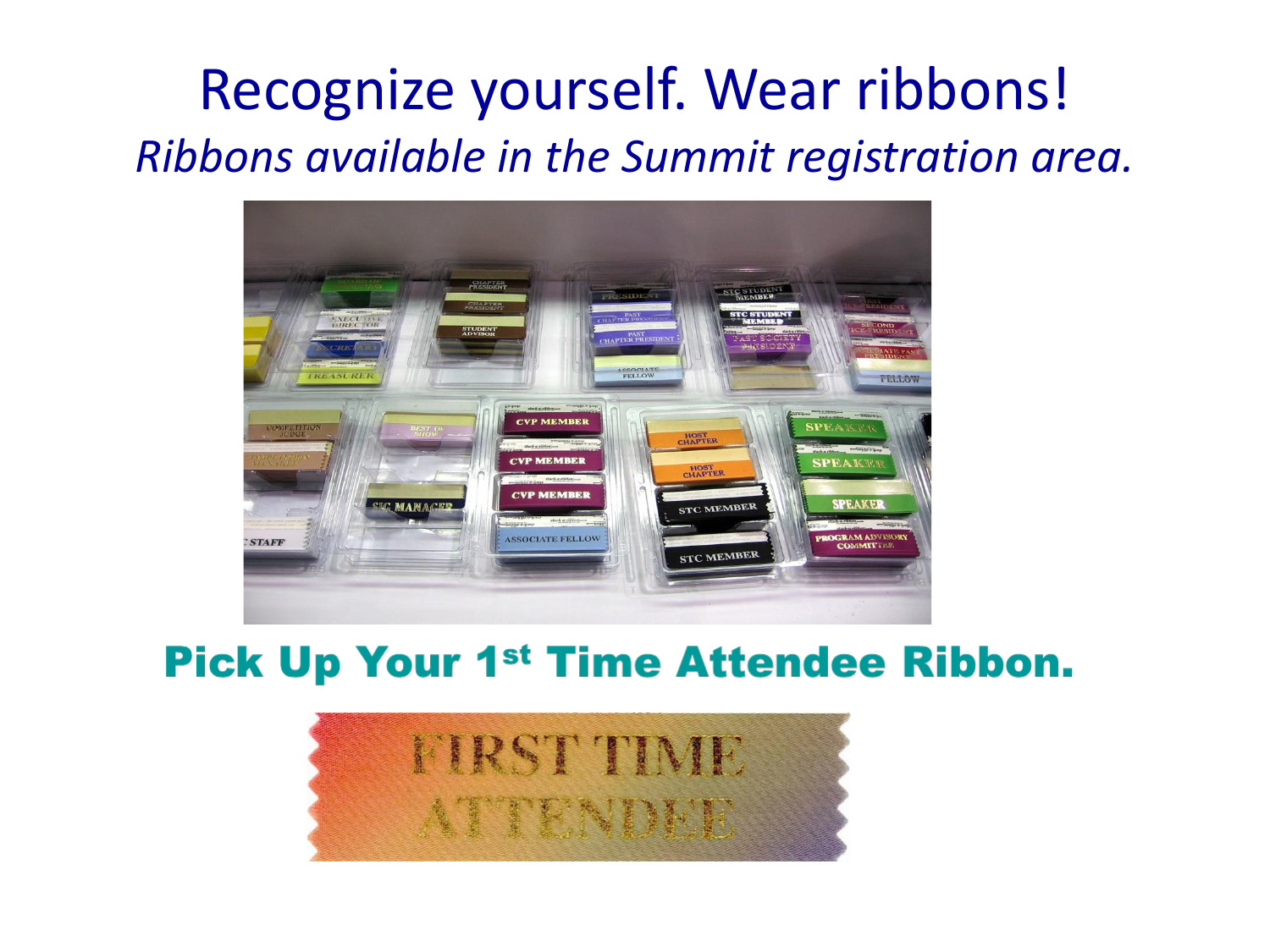### NETWORKING OPPORTUNITIES:

#### ALL THE EDUCATION SESSIONS!

#### WELCOME RECEPTION−SUNDAY THE EXPO HALL

• Meet exhibitors and other conference participants

#### HONORS EVENT−TUESDAY AT 5:30 PM

• Celebrate STC's top award winners

#### CHECK OUT THE NETWORKING AND ENTERTAIMENT PAGE ON [SUMMIT.STC.ORG](https://summit.stc.org/)

• There are all kinds of things to do in Rosemont and Chicago!

#### USE THE CONFERENCE APP

• You'll be able to connect with other Summit attendees.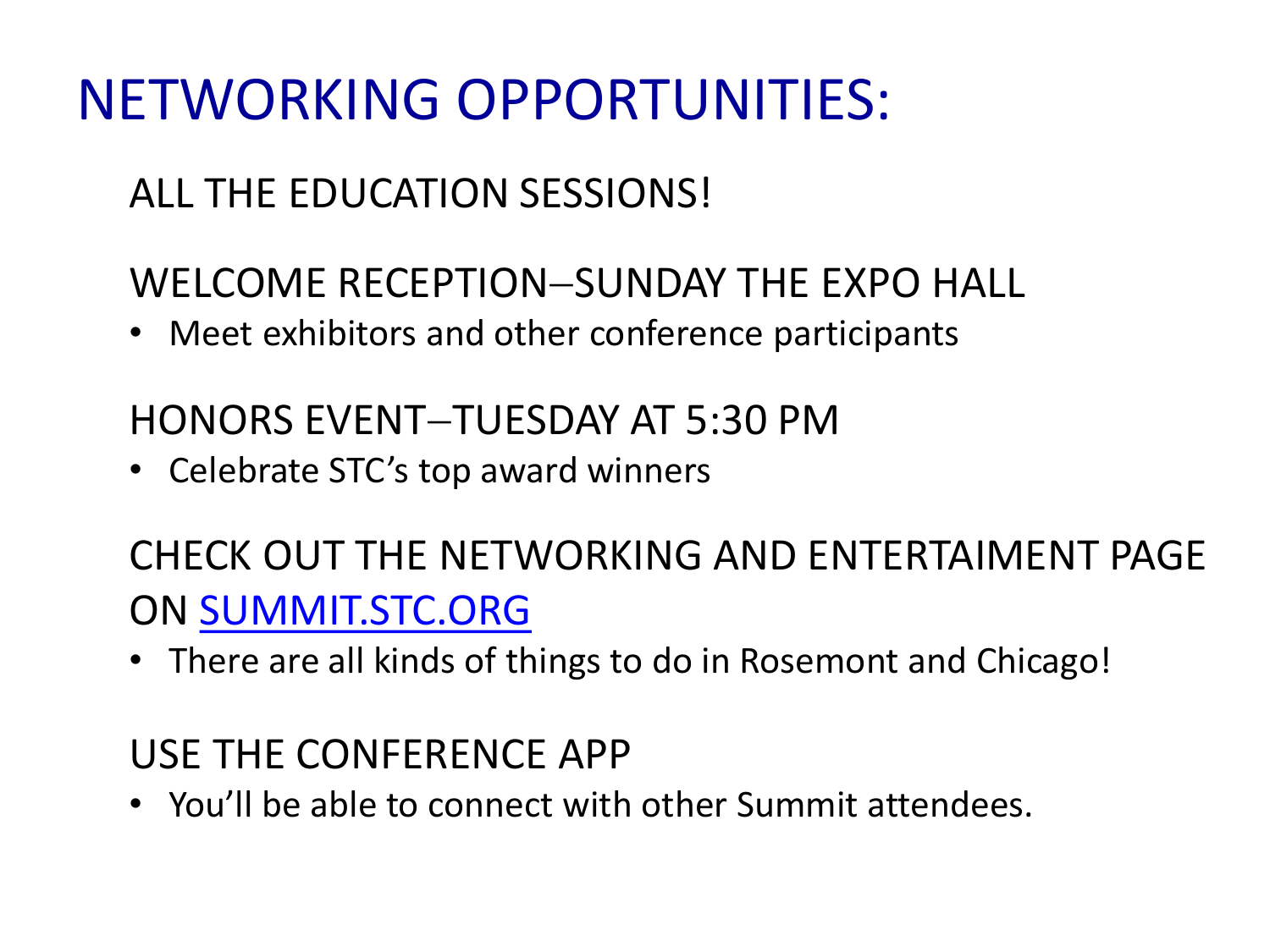### Tip #4: Follow conference "etiquette"

- Wear your nametag where it can be seen. This will help others remember your name, and badge checkers will let you in the special events!
- Don't let your cell phone/mobile device annoy others.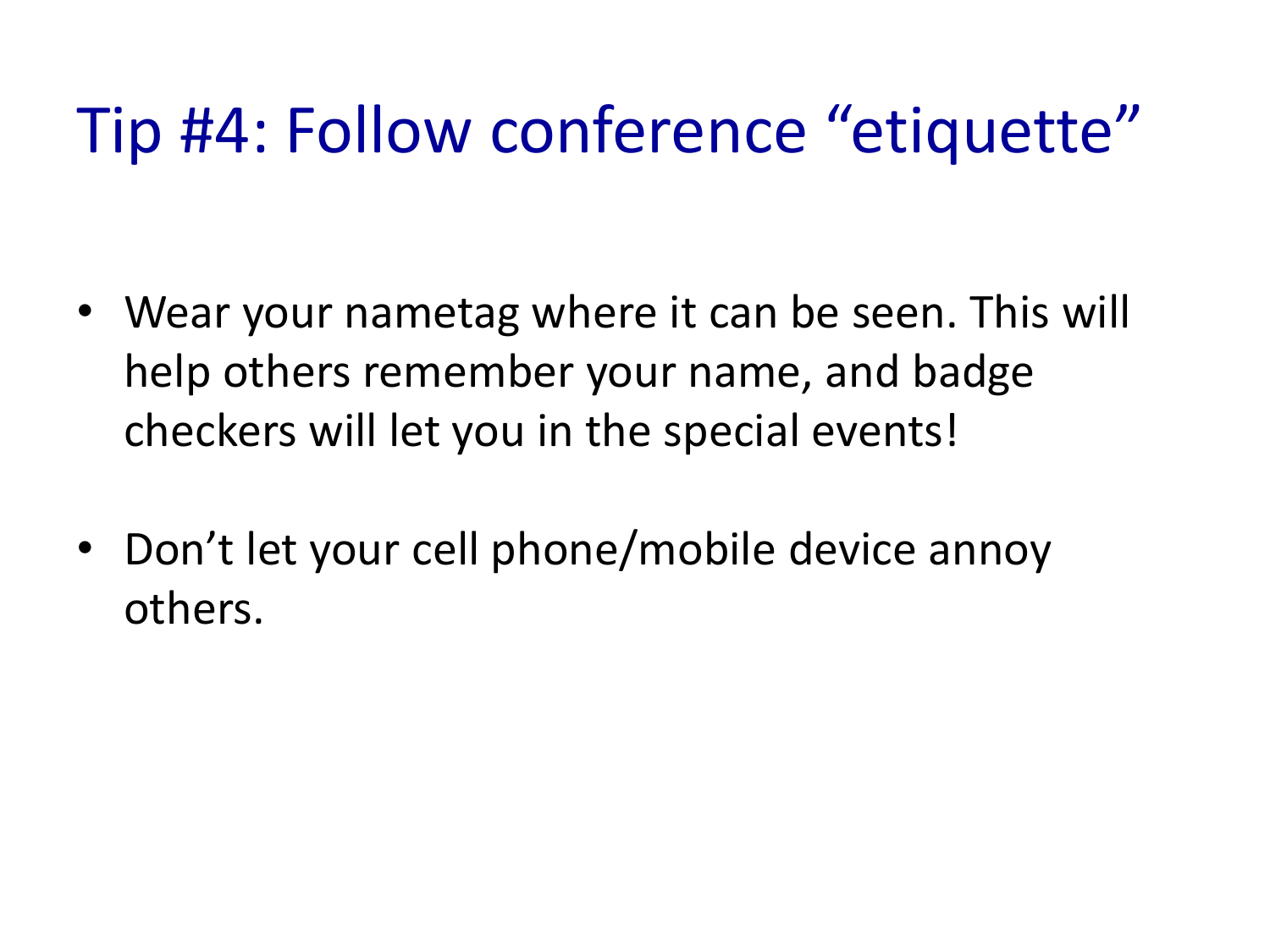# Other helpful tips:

- Set-up and use the conference app. This will enable you to connect with other attendees.
- Dress to be comfortable, but remember you'll be in large meeting rooms where the AC takes a while to adjust.
- It's o.k. to give yourself a break and skip a session.
- Stop by the Chicago Chapter Welcome table to find out about fun things to do in Chicago. Say "Hello" to our friendly Chicago Chapter members!